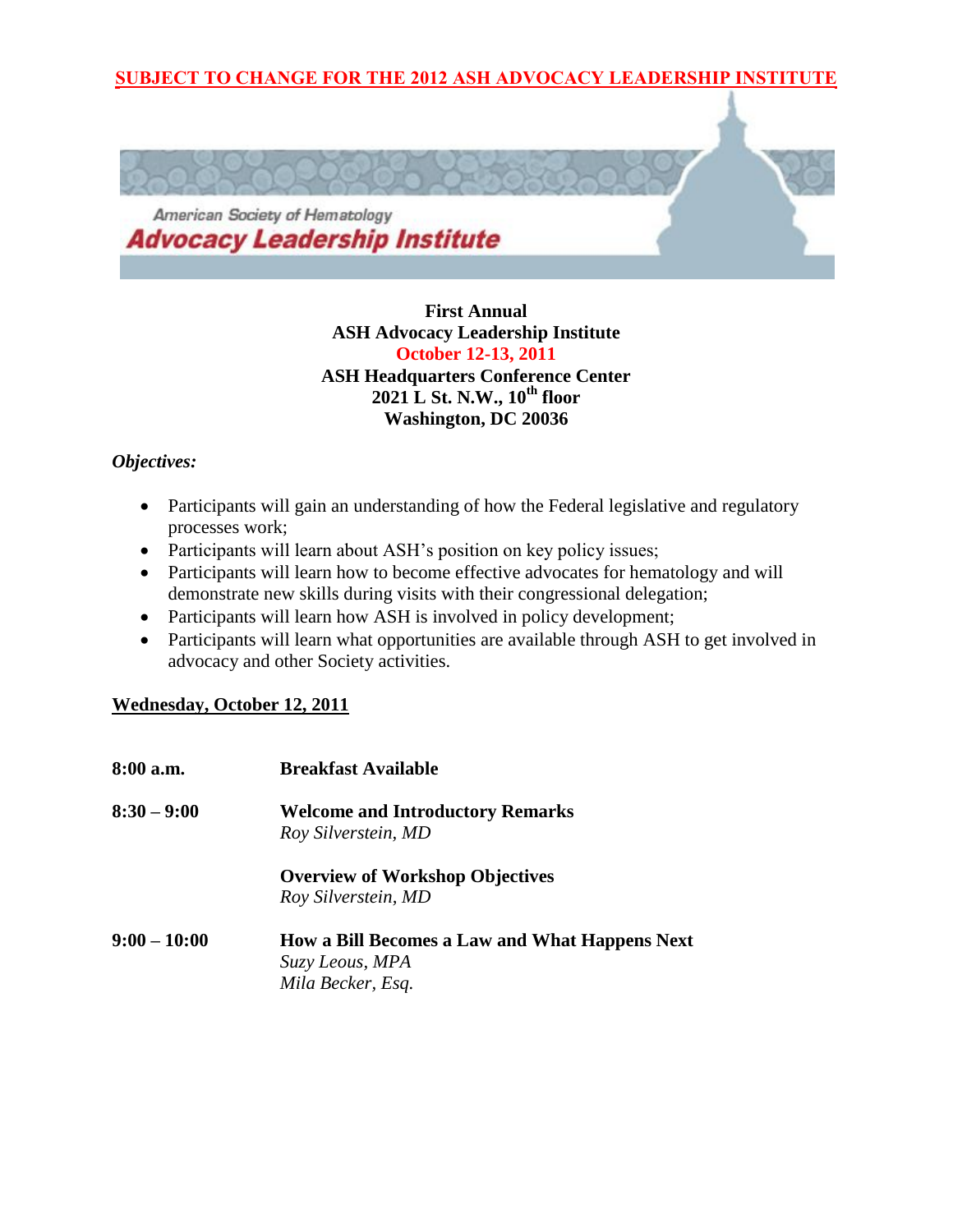**American Society of Hematology 2011 Advocacy Leadership Institute – subject to change for 2012**



# **Wednesday, October 12, 2011**

| $10:00 - 10:30$     | The Congressional Perspective: Why Advocacy Matters in Health<br><b>Policy on Capitol Hill</b>                                                                                  |
|---------------------|---------------------------------------------------------------------------------------------------------------------------------------------------------------------------------|
|                     | Hon. Michael N. Castle, DLA Piper                                                                                                                                               |
| $10:30 - 10:45$     | Question and Answer Session with Mr. Castle                                                                                                                                     |
| $10:45 - 11:15$     | <b>Hematology at the NIH</b><br>Griffin Rodgers, MD, Director of the National Institute of Diabetes and<br>Digestive and Kidney Diseases (NIDDK), National Institutes of Health |
| $11:15 - 11:30$     | Question and Answer Session with Dr. Rodgers                                                                                                                                    |
| $11:30 - 11:40$     | Get Involved in ASH: Overview of ASH Programs, Activities and<br><b>Opportunities</b><br>Martha Liggett, Esq.                                                                   |
| $11:40 - 11:45$     | Get Involved in ASH's Advocacy Efforts: Overview of ASH's Policy<br><b>Development Process</b><br>Roy Silverstein, MD                                                           |
| $11:45 - 12:00$     | <b>Break</b>                                                                                                                                                                    |
| $12:00 - 1:00$ p.m. | <b>Working Lunch: Hot Topics in Washington</b>                                                                                                                                  |
| $12:00 - 12:20$     | <b>National Debt Debate</b><br>Emily J. Holubowich, MPP, Executive Director, Coalition for<br><b>Health Funding</b>                                                             |
| $12:20 - 12:40$     | <b>NIH Funding Outlook</b><br>Brent Jaquet, Cavarocchi Ruscio Dennis & Associates                                                                                               |
| $12:40 - 1:00$      | <b>Physician Payment/Medicare Changes</b><br>Ellen Riker, ASH Consultant, Cavarocchi Ruscio Dennis &<br>Associates                                                              |
| $1:00 - 2:20$       | <b>Workshop Session: Tools for Capitol Hill Visits</b>                                                                                                                          |
|                     | Discussion of personalized NIH funding fact sheet<br>Role-playing for Capitol Hill visits                                                                                       |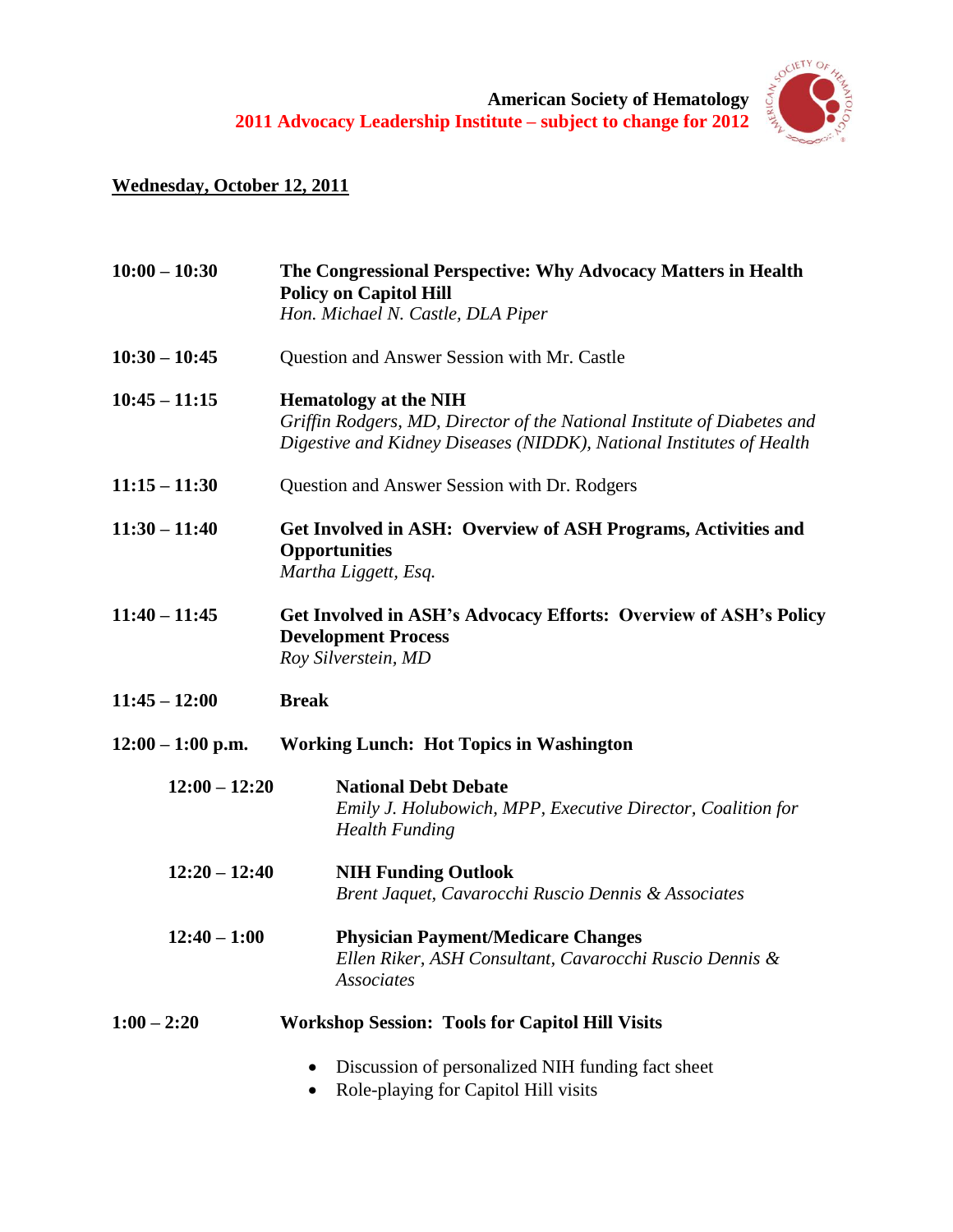

# **Wednesday, October 12, 2011**

| 2:30 p.m.     | Leave for the U.S. Capitol Visitor Center                                                                         |
|---------------|-------------------------------------------------------------------------------------------------------------------|
| $3:10 - 5:10$ | Group Tour of the U.S. Capitol and Visitor Center and Visit to the<br><b>U.S. House/Senate Galleries</b>          |
| 6:30 p.m.     | <b>Dinner</b><br><i>The Caucus Room</i><br>(The Washington Room)<br>401 9th Street, NW, 20004<br>$(202)$ 393-1300 |

# **Thursday, October 13, 2011**

| 8:00 a.m.                      | <b>Breakfast Available</b>                                                                                                                                                                                                                           |
|--------------------------------|------------------------------------------------------------------------------------------------------------------------------------------------------------------------------------------------------------------------------------------------------|
| 8:30                           | <b>Travel to Capitol Hill</b>                                                                                                                                                                                                                        |
| $9:00$ a.m. $-$<br>$4:00$ p.m. | <b>Congressional Visits</b>                                                                                                                                                                                                                          |
|                                | Each participant will visit his/her Representative and Senators as<br>scheduled. Participants will leave personalized fact sheets with the<br>Member of Congress or staff person, and complete a congressional<br>evaluation form after each meeting |
| $5:00$ p.m.                    | <b>Departure</b>                                                                                                                                                                                                                                     |

*Follow-up:*

- Each participant will participate in an ASH Advocacy campaign and will successfully encourage at least two colleagues to participate.
- There will be a graduation ceremony for participants at the Grassroots Network Breakfast at the 2011 ASH Annual Meeting in San Diego, CA, on Sunday December 11, 2011.